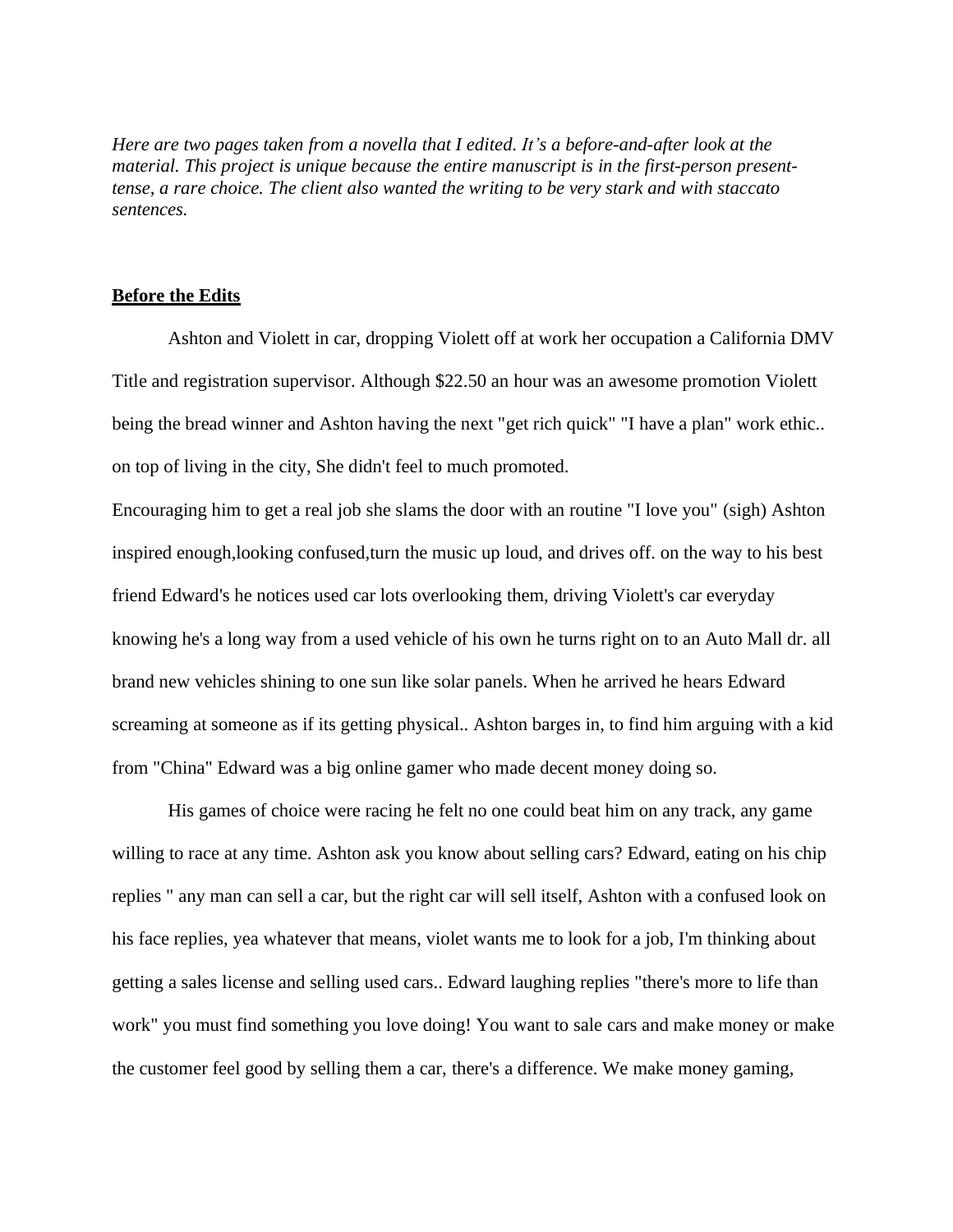because we enjoy gaming yea we shit talk it's a competition. At the end of the day there happy losing and I'm King (they both laugh) see now that's the key "happiness" it's magic! Ashton immediately felt different about this project.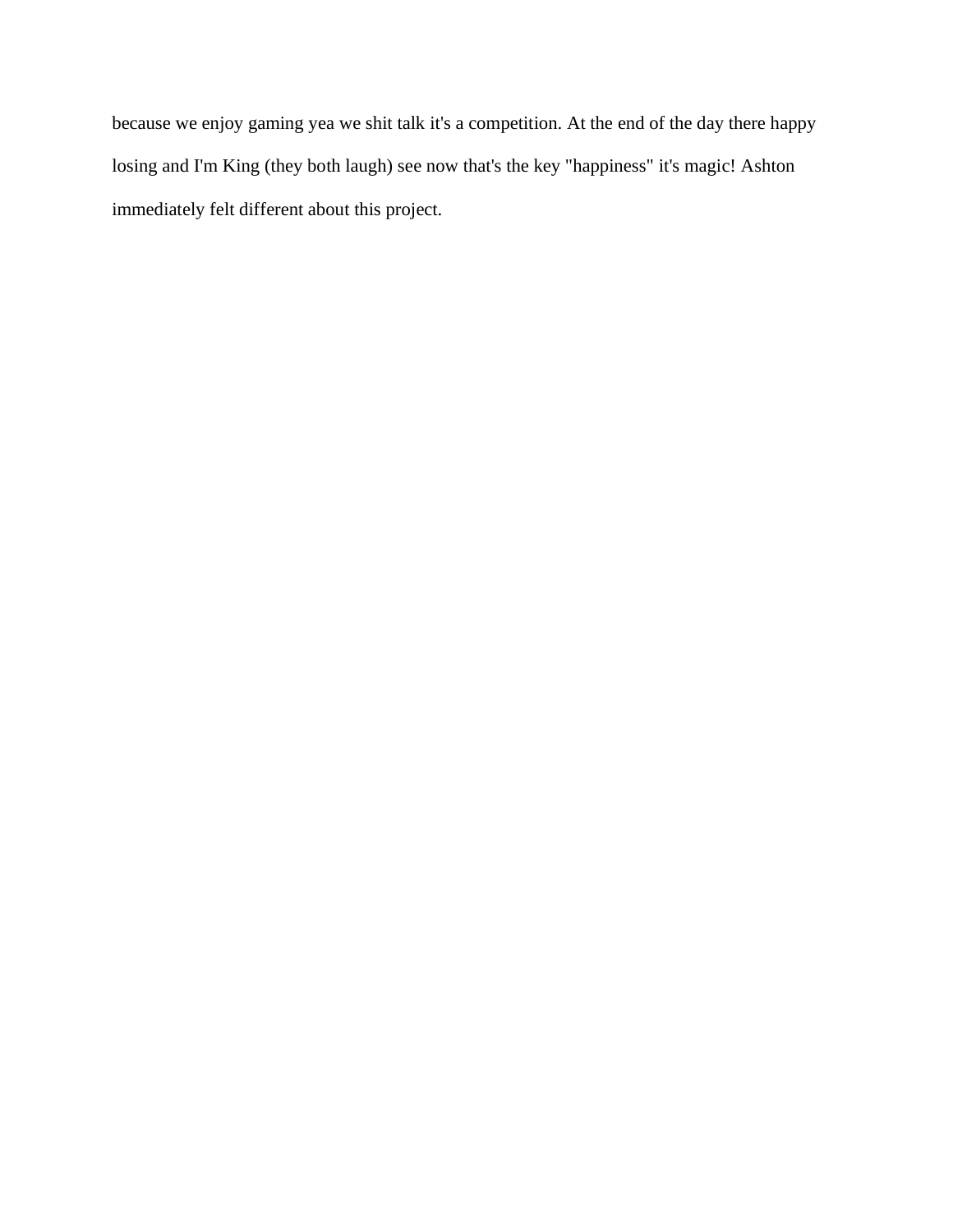## **After the Edits**

Violet had recently been promoted to Title and Registration Supervisor at the DMV. But her promotion felt a bit underwhelming to me. Although twenty-two fifty an hour was not a bad wage for us I had another get-rich-quick scheme in mind. I stop the car in front of Violet's house and she gets out. She turns and leans on the car, resting her arms on the open window of the passenger side.

"Don't worry, something will turn up," she says as she lets out a big smile. "I love you."

"I know," I reply confidently as I give her a wink.

Violet walks up to her front door. She watches me drive off.

I turn the up music as I cruise down the road. I pull into a car lot that is filled with brand new cars. As I pull up, I hear the sound of Edward screaming at someone in a small office located at the corner of the lot. I park and walk into his office.

I notice Edward yelling at a Chinese kid that is no more than twenty-one-years-old. With Edward, an altercation is never out of the question – no exceptions. Edward used to be a street racer. He made some decent coin too. He was willing to race anyone at any time, and he usually won. Then he got in a bad wreck that ended his racing days. He has a few scars and a limp to prove it. The Chinese kids leaves. Edward takes a seat behind his small desk. He annoyingly begins to crunch down on some potato chips in an attempt to calm down. He looks up at me. "What are you doing here?"

"I need some work," I tell him.

Edwards lets out a small scoff.

"You know I'm the best at what I do," I insist.